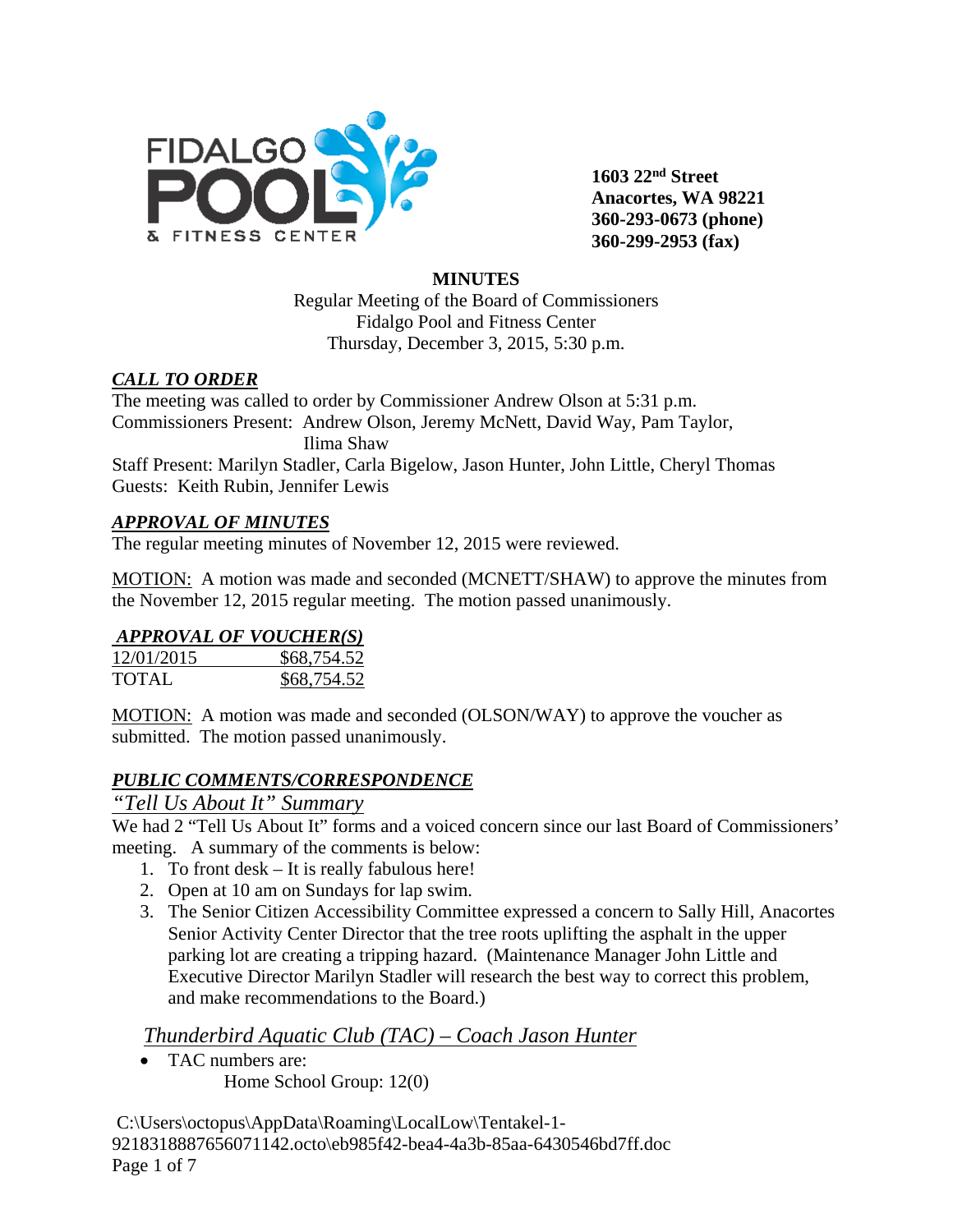Bronze: 23(-4) Silver:  $24(+5)$ Gold:  $20(+2)$ Juniors: 25(0) Seniors: 4 Masters: 16 Total 111 without masters, Active  $+$  or  $-3$ .

- The girls' high school season has ended, they took 2nd at districts moving up 1 spot from last year. They also took  $3<sup>rd</sup>$  at state, which was a first in a long time.
- Two weeks ago, Nov.  $21^{st}$  and  $22^{nd}$  the team attended the AGI swim meet at the Kamiak High School. This meet was a time cuts meet (swimmers had to have a specific time to swim). A number of new PNS cuts were made and the number of swimmers who attended was up from last year.
- Dec. 5th and 6th is our Div. Champs meet for non-PNS qualifiers. The team will be sending 26 competitors; Coach Jenny and Coach Cal are the primary coaches. Jason is looking forward to seeing our swimmers drop time.
- Dec.  $11^{th}$ -13<sup>th</sup> is PNS champs and we have 11 swimmers making individual cuts and a number of swimmers in relay only events. Jason will be the primary coach on deck.

# *Fitness Report –Fitness Manager Carla Bigelow*

- **SilverSneakers®:** In September 2015, 148 out of 696 enrollees participated for 967 visits. In October 2015, 167 out of 715 enrollees participated for 1,231 visits.
- **Silver&Fit®:** In September 2015, 5 out of 8 enrollees participated for 35 visits. In October 2015, 7 out of 10 enrollees participated for 69 visits.
- **At Your Best®:** This program began the last week in October so in October 2015, 1 out of 2 enrollees participated for 1 visit.

## • **Equipment:**

- o This week we received 3 additional SilverSneakers® chairs to replace ones that are worn.
- o FM Bigelow will be meeting with Precor representative Robin Rexroat to look at options for additional Olympic bars and weights. This will probably require a change of layout for our existing Precor equipment. Commissioner Olson also sent some information to FM Bigelow concerning products made by Rogue Fitness.
- o Our yoga instructors and patrons are very pleased with the new yoga straps that arrived a few weeks ago.
- **Fitness Classes:**
	- o Some changes have been made to the GroupX Fitness schedule to better meet the needs of our patrons.
	- o Instructors Meagan Zielinski and Lindsey Ranieri-Miller will be registering for Silver Sneakers® Instructor certification soon.

# *Aquatics – Interim Aquatic Manager Carla Bigelow*

- **Swim Lessons:** 
	- o Interim AM Bigelow is consulting with Swim Instructors to see if they are available for a make-up lesson day due to the power outage and pool closure. The make up day will most likely be on a Friday before the end of December.
	- o Approximately 100 children are enrolled in the December session of swim lessons.

C:\Users\octopus\AppData\Roaming\LocalLow\Tentakel-1- 9218318887656071142.octo\eb985f42-bea4-4a3b-85aa-6430546bd7ff.doc

Page 2 of 7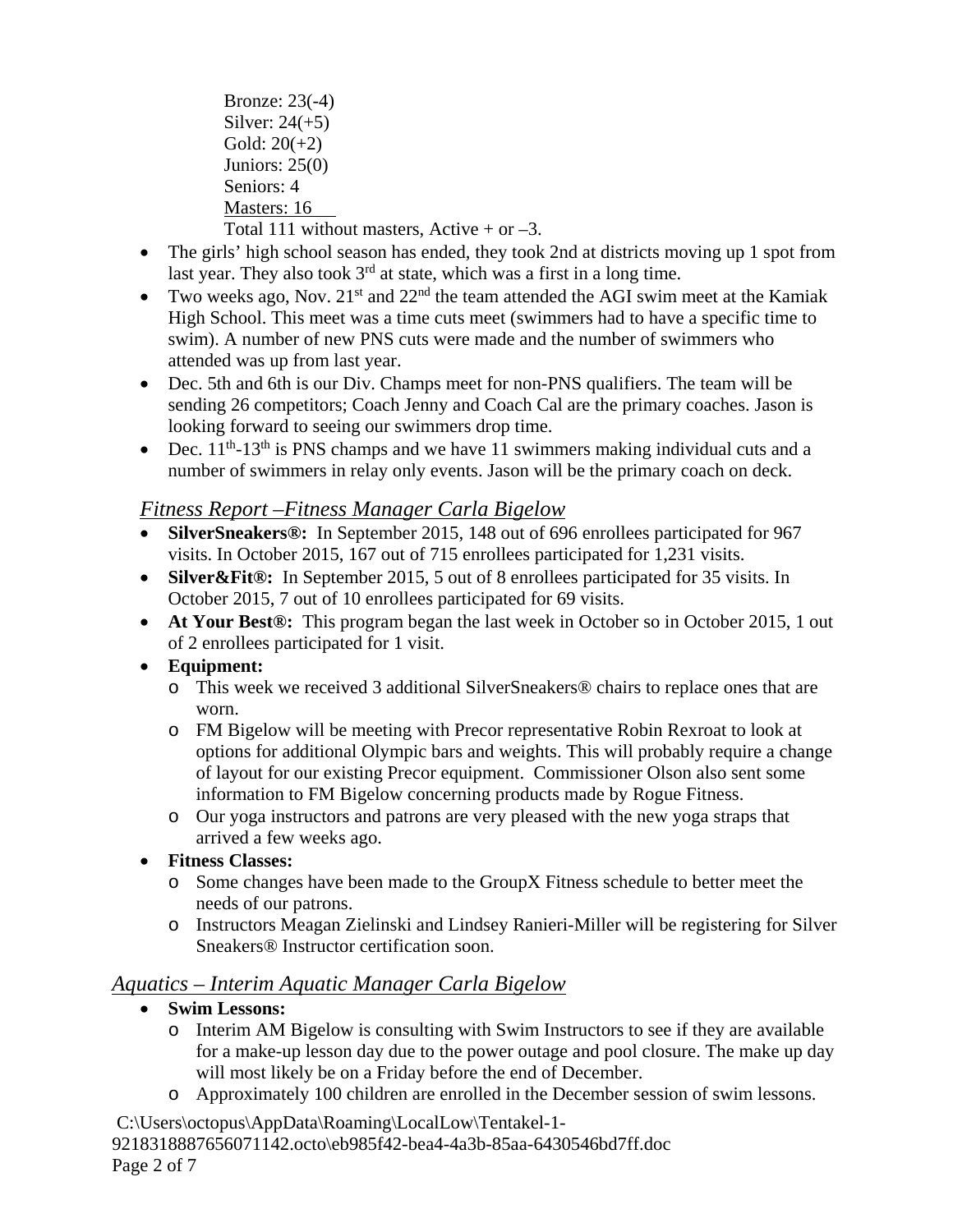- o We will continue with American Red Cross Swimming in the new year.
- o The Winter 2016 schedule is available online and registration is open.
- o Meagan Zielinski will be taking the ARC Water Safety Instructor Course at Arne Hanna pool later this month. She has already begun her water training.

## • **Lifeguards:**

- o Several of our Head Lifeguards have or will be moving on to school and other opportunities. Interim AM Bigelow is looking at current staff for promotion to Head Lifeguard level.
- o Interim AM Bigelow is looking at dates for a Lifeguard Certification over Winter Break or early January. Executive Director Marilyn Stadler stated that we are having a crucial shortage of lifeguards and Water Safety Instructors. It is planned to offer the lifeguard class free to candidates who agree to work at our facility a certain amount of hours if they pass. We may need to require lifeguards to work so many weekends per month instead of allowing self scheduling, which has been extremely successful in the past. We also hope that the wage adjustment coming up in January will help retain and recruit staff. If we continue to do financially well, we may be able to give the total \$1.00/hour increase instead of the \$.50 in January and another \$.50 in 6 months. ED Stadler also stated that she is concerned about coach shortages in the Youth Aquatics department.
- o The Anacortes American is going to write an article about the woman that was saved by staff after going into cardiac arrest. The woman wants to interview so the Community knows how professional our staff was that day. Commendation letters from the Commissioners and Executive Director will be given to Carla Bigelow, Trevor Johnson, Conrad DeGroot, Mackenzie Cooley, Patty Wiley and Jason Hunter.

### • **Water Fitness:**

- o Kirsten Fors has joined the Fitness staff. She is currently leading water aerobics 3 times weekly. She is also interested in land fitness classes.
- o Aqua Core & More has been discontinued due to lack of participation.

#### • **Equipment:**

- o Interim AM Bigelow is pricing replacement equipment for worn items including noodles, barbells, and dumbbells.
- **First Aid Room:**
	- o The new First Aid Room is set up and is opened for business. Thanks to Conrad DeGroot, Trevor Johnson and ED Stadler for set up and organization.

### *Administration – Executive Director Marilyn Stadler & Business Manager Cheryl Thomas*

• The Active Military Program for October 2015 was 89 visits by 34 different participants, YTD 89 and the usage by military families for October was 111 visits.

| <b>Month</b>  | # of Visits | <b>Month</b>  | # of Visits |
|---------------|-------------|---------------|-------------|
| October 2014  | 53          | October 2015  | 89          |
| November 2014 | 34          | November 2015 |             |
| December 2014 | 46          | December 2015 |             |
| January 2015  | 23          | January 2016  |             |
| February 2015 | 49          | February 2016 |             |
| March 2015    | 97          | March 2016    |             |

C:\Users\octopus\AppData\Roaming\LocalLow\Tentakel-1-

9218318887656071142.octo\eb985f42-bea4-4a3b-85aa-6430546bd7ff.doc Page 3 of 7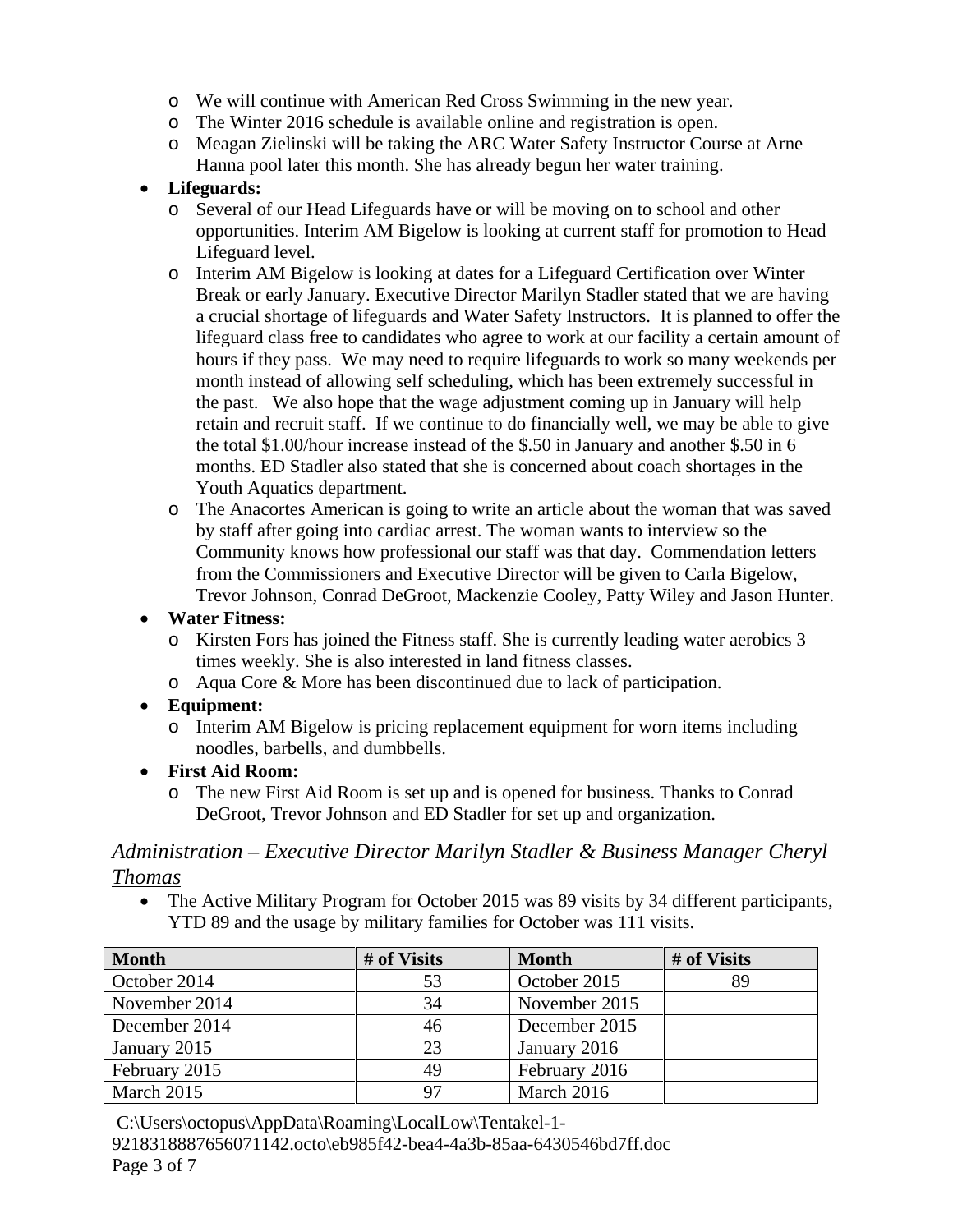| April 2015       | 72  | April 2016       |
|------------------|-----|------------------|
| May 2015         | 72  | May 2016         |
| June 2015        | 48  | June 2016        |
| <b>July 2015</b> | 69  | <b>July 2016</b> |
| August 2015      | 86  | August 2016      |
| September 2015   | 69  | September 2016   |
| <b>TOTAL</b>     | 718 | <b>TOTAL</b>     |

• Other statistics:

1. The FPFC total number of visits for October 2015 was 3,988 and January – October 2015 Year-to-Date was 36,565. The FPFC total number of visits for October 2014 was 3,094 and January – October 2014 Year-to-Date was 31,281. These statistics also don't include the visits from Physical Therapy patrons, swim meet participants or rentals. Commissioner McNett explained that the data in the Fitness Visit Analysis shows fitness center visits only without Combos. It demonstrates a significant increase in visits since the previous year. He states this validates the success in the new fitness center.

| <b>Fitness Visit Analysis</b>       |                        |                        |                                   |                                   |  |
|-------------------------------------|------------------------|------------------------|-----------------------------------|-----------------------------------|--|
| October 2015, 2014 & YTD            |                        |                        |                                   |                                   |  |
| <b>Fitness Categories</b>           | <b>October</b><br>2015 | <b>October</b><br>2014 | <b>October</b><br><b>2015 YTD</b> | <b>October</b><br><b>2014 YTD</b> |  |
| <b>Fitness Aerobic Punch</b>        | 111                    | 23                     | 441                               | 212                               |  |
| <b>Fitness Aerobic Senior Pass</b>  | 46                     | 18                     | 297                               | 177                               |  |
| <b>Fitness Aerobics Pass</b>        | 33                     | $\mathbf{2}$           | 79                                | 3                                 |  |
| <b>Fitness Noon Punch</b>           | 6                      | 3                      | 72                                | 36                                |  |
| <b>Fitness Pass</b>                 | 67                     | 0                      | 366                               | 32                                |  |
| <b>Fitness Pass Senior</b>          | 57                     | 8                      | 392                               | 8                                 |  |
| <b>Fitness Punch</b>                | 65                     | 21                     | 479                               | 195                               |  |
| <b>Fitness Senior Aerobic Punch</b> | 90                     | 37                     | 844                               | 417                               |  |
| <b>Fitness Senior Punch</b>         | 23                     | $\mathbf 2$            | 297                               | 3                                 |  |
| <b>TOTALS</b>                       | 498                    | 114                    | 3267                              | 1083                              |  |

**This Fitness Visit Analysis does not include Combos, Silver&Fit®, SilverSneakers®, or At Your Best®. October 2015 demonstrates a 337% increase in visits from October 2014, October 2015 YTD demonstrates a 202% increase in visits from October 2014 YTD.**

- Fidalgo Pool Forum has not received any interest at the time.
- Fifteen people have registered on-line after 8 weeks of promotion (1 Guemes, 3 Oak Harbor, 1 La Conner and the rest were from Anacortes, 3 were already patrons).
- Mr. Merlin Kipp rejected the bid for the 2210 "J" Avenue property, and took the property off the market.

# *Maintenance – John Little*

C:\Users\octopus\AppData\Roaming\LocalLow\Tentakel-1- 9218318887656071142.octo\eb985f42-bea4-4a3b-85aa-6430546bd7ff.doc Page 4 of 7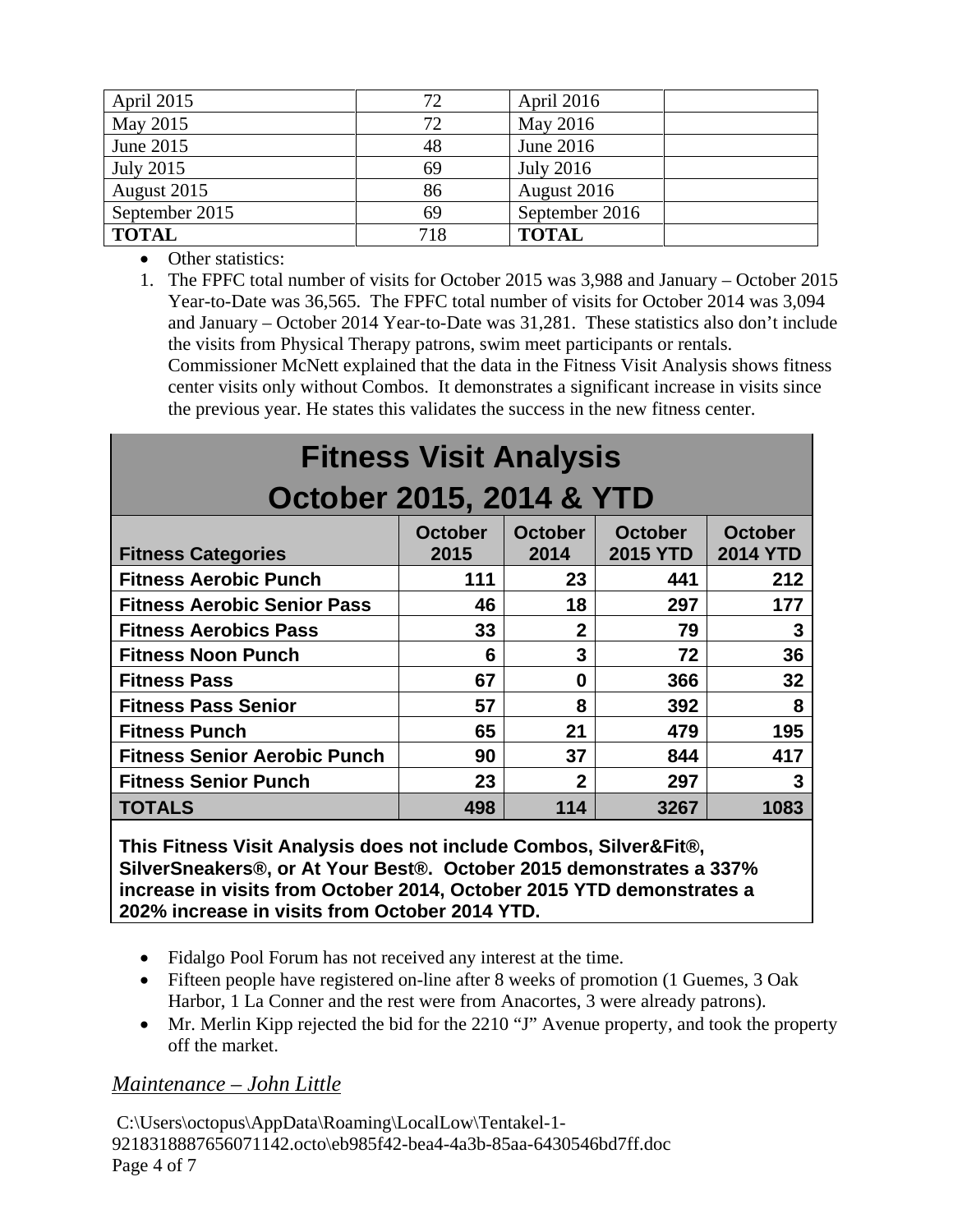Maintenance Manager John Little completed the following:

- Re-striped the majority of the Pool's parking spaces in the upper and lower parking lots.
- The facility experienced a power outage on November  $24<sup>th</sup>$ . It was part of a large outage in Anacortes. When power was restored later that day, neither pool pump would operate. Inside the pump control panel, fuses were blown and electrical components were found damaged. Electricians made repairs to get a pump operational. Commissioner Olson stated that the MCIP Committee may what to check into some type surge protection and a generator to prevent unplanned shutdowns of these types in the future. Maintenance Manager Little stated he is investing surge protection at this time. Commissioner McNett stated that the MCIP Committee can look into generator options.
- The power outage also caused a trouble code on the overhead door in the lower fitness area. Overhead Door Company came to troubleshoot the problem. They did a master reboot to reset the system.
- Renewed a defective hot water circulating pump for the lobby heat system.
- Working on prepping and painting the upper fitness center as time allows.
- There are no other November major repairs or improvements to report.

## *Investments*

• \$186,204.61 will mature August 1, 2016. ED Stadler is going to invest an additional \$40,000 this month.

## *Financial Reports*

Levy net income based on QB for October 2015 - \$188,409.09 and YTD – \$245,315.80. We received a substantial Levy release in October. The Program net income for October - \$6,999.39 and YTD - \$68,930.52. Gross income for programs is listed below:

| <b>DEPARTMENT FISCAL YEAR OCTOBER OCTOBER</b> |                   | 2015     | <b>YTD 2015</b> | <b>OCTOBER</b><br>2014 | <b>OCTOBER</b><br><b>YTD 2014</b> |
|-----------------------------------------------|-------------------|----------|-----------------|------------------------|-----------------------------------|
| <b>Aquatics</b>                               | Jan $1 - Dec 31$  | \$14,559 | \$158,223       | \$13,975               | \$149,614                         |
| <b>Swim Lessons</b>                           | Jan $1 - Dec 31$  | \$5,997  | \$66,234        | \$5,449                | \$55,228                          |
| <b>Youth Aquatics</b>                         | Sept $1 - Aug$ 31 | \$8,541  | \$17,480        | \$9,770                | \$19,758                          |
| <b>Fitness Center</b>                         | Jan $1 - Dec 31$  | \$5,205  | \$52,691        | \$3,721                | \$26,224                          |

# *Old Business*

## • **Landscaping**

Commissioner Way stated that the committee reviewed three landscaping design bids for the area around the fitness center. The bids were basically at the same level in regard to price, but the committee would like to move forward scoping the design contract with Molly Maguire. The committee wants to refine what it is that she will be designing.

Those involved with Ms. Maguire site visit(s) to date have been positive and informative in regards to what she feels can be done with that space.

We were encouraged to hear that there is feasibility to connect the existing walkway to the existing city sidewalk with much work to grade out the slope and she feels we could hard

C:\Users\octopus\AppData\Roaming\LocalLow\Tentakel-1- 9218318887656071142.octo\eb985f42-bea4-4a3b-85aa-6430546bd7ff.doc Page 5 of 7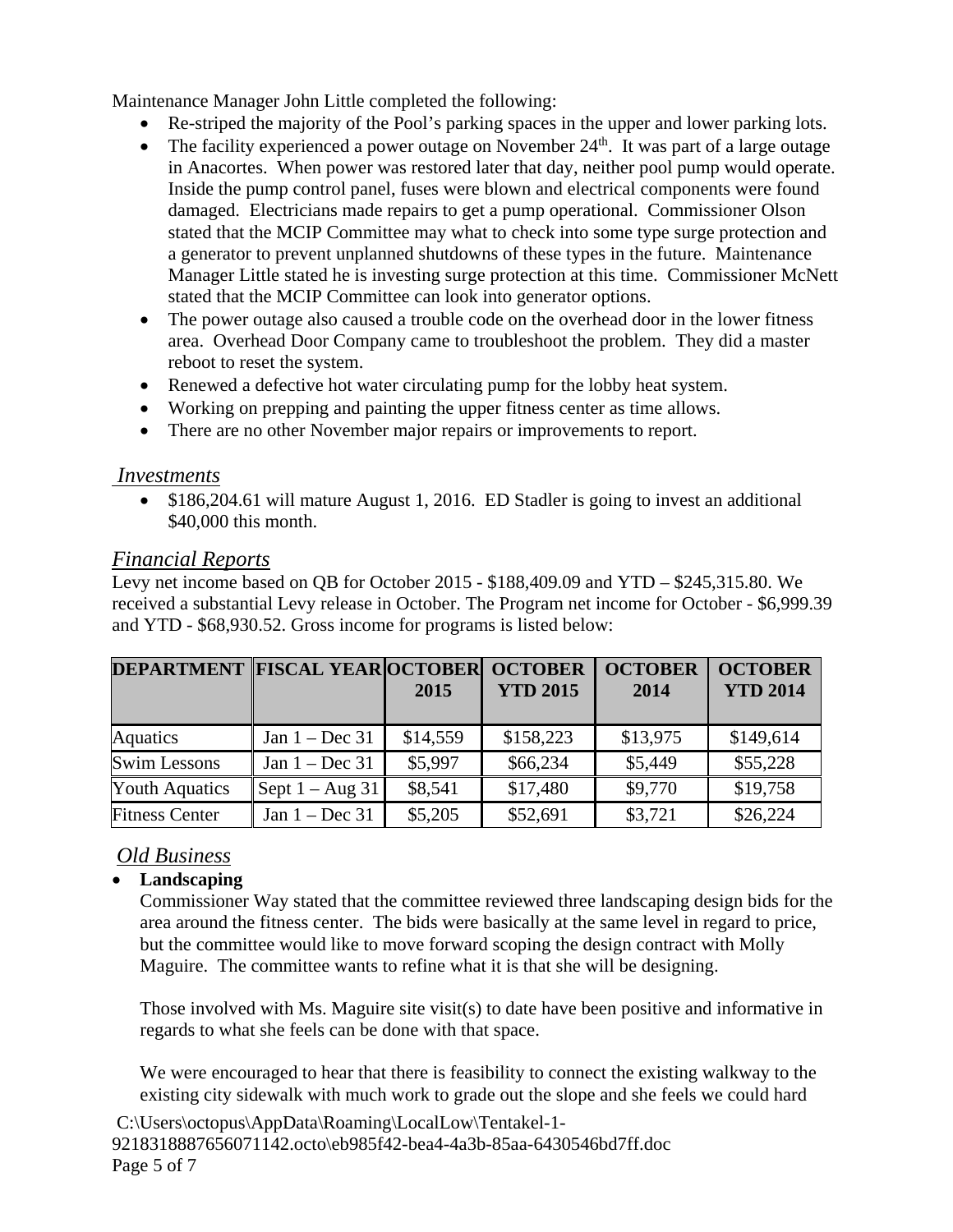scape in a level surface to the northwest of the fitness center to accommodate future uses, which could include a sitting area, a picnic table, or another option. We feel that this could be a potential location for the capital planning committee to discuss what would fit the needs of the facility since our budget is only for \$9,000 for this space and the area may require more funds than planned.

Ms. Maguire mentioned the possible need for retaining wall(s) to create stabilization for site improvements, but the committee is not sure that would be needed. Her scope of work also provides for a site plan design and planting plan with plant lists and cost estimates for construction.

Commissioner Way believes that we should revisit the initial vision of the Board and staff to see what it is that we really envision out there. It seems to Commissioner Way that there has been a substantial scope creep up in this project from the initial idea of just planting the area and installing some type of fence barrier along the top of the slope around the building.

The cost estimate for design is at \$6600 not leaving much for implementation out of the \$9k allocated. Since we have the immediate safety needs addressed with our temporary planting out there, we now have time to proceed with a higher level of landscape design and table the construction to a later date when additional funds are available if we plan to go that route.

Regarding the justification for proceeding with Ms. Maguire over the other bids is because she provided sustainable concept level ideas of what could/should be done regarding the landscape work, where as the other consultants lacked that level of interest. Her costs seem to be consistent with others regarding the work and level of design seems to be sufficient for future acquisition of funds to proceed, obtaining permits, and obtaining cost estimates for construction.

Commissioner Way would like the Board to agree to working with Ms. Maguire to tweak the correct scope of work on the landscaping.

MOTION: A motion was made and seconded (OLSON/MCNETT) to allow the Landscaping Committee to work with Ms. Molly Maguire on developing a more clear scope of work for the fitness center area. The motion passed unanimously.

#### • **Master Capital Improvement Plan (MCIP) Committee**

Commissioner Jeremy McNett explained that we have received emails/letters on interest from six qualified public candidates to work on the MCIP Committee. He reviewed the bios of six individuals to the rest of the Board. In addition, two other Commissioners – David Way and upcoming official Mel Larson want to serve. This means that we would run meetings like regular board meetings since three commissioners would be involved, but it would allow more transparency to the Community on what we are doing and may engage more public involvement.

In addition, Executive Director Marilyn Stadler, Fitness Manager Carla Bigelow, and Maintenance Manager John Little will also serve on the Committee.